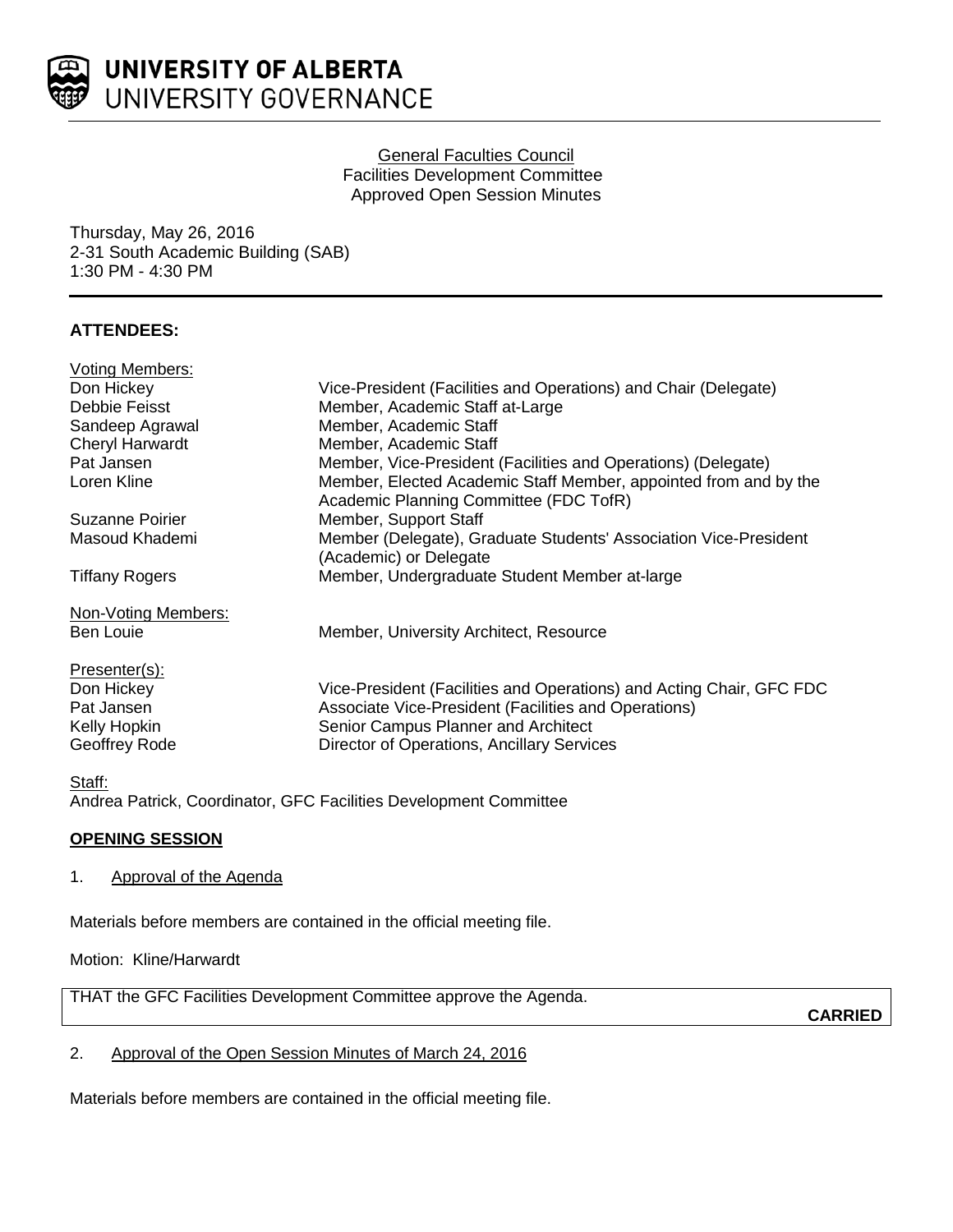Motion: Kline/Jansen

THAT the GFC Facilities Development Committee approve the Minutes of March 24, 2016.

**CARRIED**

#### 3. Comments from the Chair

The Acting Chair provided members with updates regarding several current and proposed projects.

## **DISCUSSION ITEMS**

4. Lister 5: Schematic Design Report

Materials before members are contained in the official meeting file.

*Presenter(s)*: Geoffrey Rode, Director of Operations, Ancillary Services; Kelly Hopkin, Senior Campus Planner and Architect

*Purpose of the Proposal*: The proposed new first-year student housing residence will feature (200) double occupancy bedrooms and (60) single bedroom configurations organized around large common/social areas and washroom cores on each floor. The building will feature the appropriate amount of amenities or programmable space required to deliver support services for first-year students and foster a sense of community.

## *Discussion*:

Mr Hopkin reported that this project supports the University's goal to guarantee housing to all first year students, adding that this project aligns with the Institutional Strategic Plan: For the Public Good, as well as a long list of desired characteristics for the new facility.

Using a PowerPoint presentation, Mr Hopkin reported on design deliverables, adding that this proposal creates space for 460 students. He provided members with additional details surrounding the schematic site plan as well as the main and upper floor schematic plans. He highlighted the priorities for the project as identified by the Lister Student Focus Group. He pointed out several unique features for this space, including spa-style washrooms, a fitness room, the Mackenzie connector, quiet study space and laundry facilities.

Mr Hopkin addressed stakeholder comments from the Open House held on February 25, 2016, as well as responses provided at the second Open House on May 17, 2016.

Finally, Mr Hopkin provided members with a timeline for the project's development and completion.

Members expressed a number of comments and questions in relation to this presentation, concerning the occupancy level of the fitness room; the location of quiet study spaces; the capacity of the building for in-loading and out-loading equipment; clarification about bathroom and nutrition nook amenities; whether the students expressed a desire for a cafeteria in the facility; whether the facility includes air-conditioning and will be used for summer conference hosting and clarification about the connector and landscaping.

The Acting Chair thanked presenters for their summary of this project.

## 5. East Campus Village 9: Preliminary Design

Materials before members are contained in the official meeting file.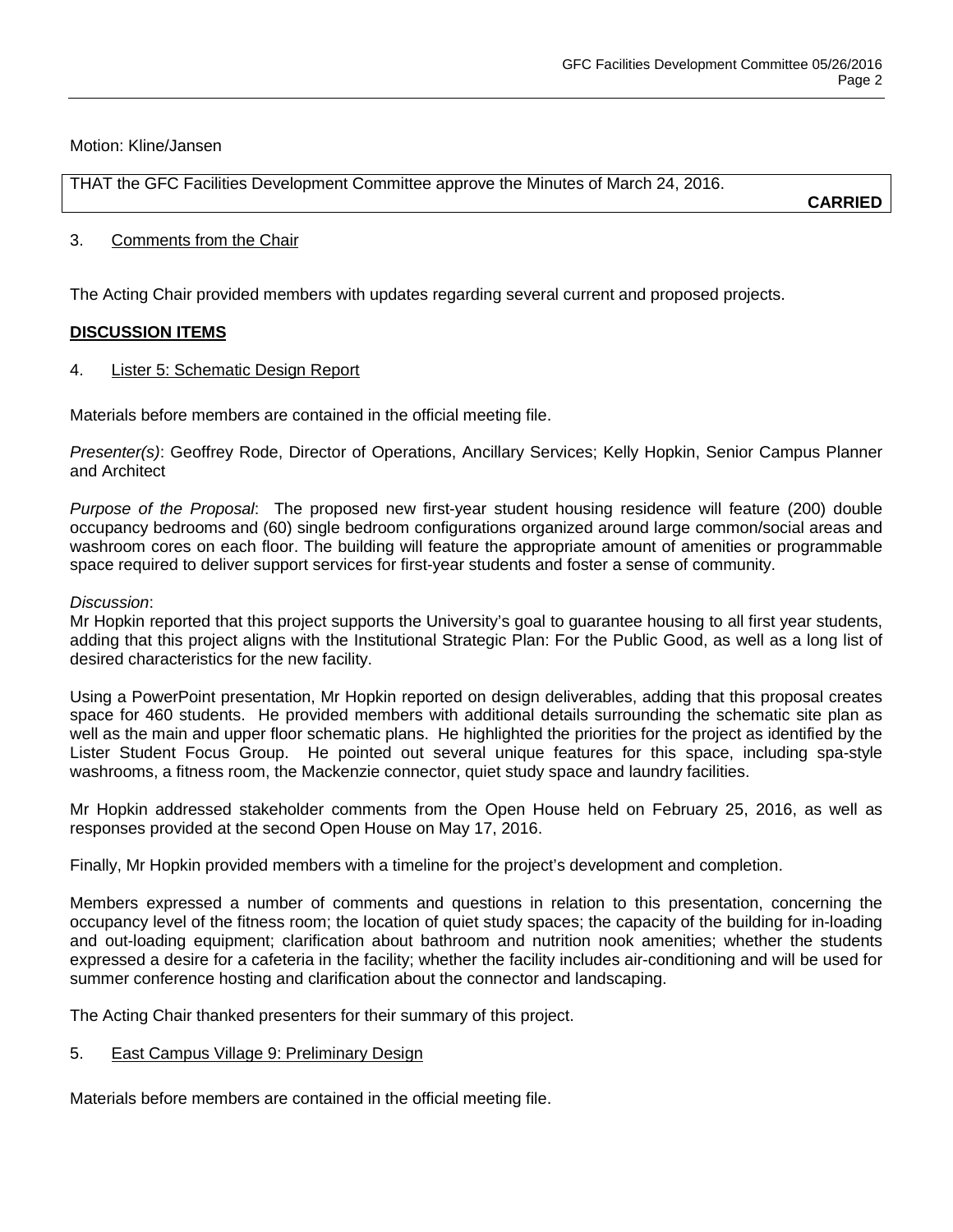*Presenter(s)*: Geoffrey Rode, Director of Operations, Ancillary Services; Kelly Hopkin, Senior Campus Planner and Architect

*Purpose of the Proposal*: The proposed new student housing residence will feature individual, self-contained apartments in (32) six-bedroom and (27) four-bedroom configurations designed to be attractive to international, rural and graduate students. The buildings will contain the appropriate amount of amenity and/or programmable space required to deliver support services for students and foster a sense of community.

#### *Discussion*:

Mr Rode explained that this project aims to provide students who have completed their first year of study the option of self-selecting roommates while remaining housed on campus. He added that this facility will include 32 six-bedroom units and 27-four bedroom units.

Mr Hopkin, using a PowerPoint presentation, outlined the mandatory program requirements of this project, and provided members with renderings reflecting the design of the various four- and six-bedroom suites. He noted, as well, that during the student engagement sessions held for this project in April, 2016, a number of desirable characteristics were identified, including a specific social space theme for the main floor, and a reconfiguration of the main floor space into a "studio" concept.

Mr Hopkin displayed a number of renderings of the exterior of the building. He reported on the comments received during the Open House held for this project on February 25, 2016, as well as corresponding responses provided at the second Open House on May 17, 2016.

Mr Hopkin provided members with a timeline of completion for this project before concluding his presentation.

During the discussion in relation to this project, members enquired about the size of refrigerators; how the sixbedroom unit was imagined; support for this project; clarification surrounding how this facility relates to the Peter Lougheed Hall in terms of visual connectivity; whether the project includes specific space for graduate students; whether the project displaces any current residents in the area.

The Chair thanked members for their comments.

#### 6. Projects Updates from Facilities and Operations

There were no documents.

*Presenter*: Pat Jansen, Associate Vice-President (Facilities and Operations)

*Purpose of the Proposal*: For information/discussion.

*Discussion*:

Mr Jansen provided updates to members regarding ongoing projects at the University of Alberta, including:

#### In the Building Phase:

Chemical Materials Engineering Building Levels 2, 3 and 7: Project completed, space turned over and now occupied

Chemical Materials Engineering Building Characterization Laboratories: Construction now underway, approx. 30% complete – part of GSP

Research and Collections Resource Facility (RCRF): Construction has commenced, proceeding on schedule. Peter Lougheed Hall: Advancing per schedule, occupancy for 2017